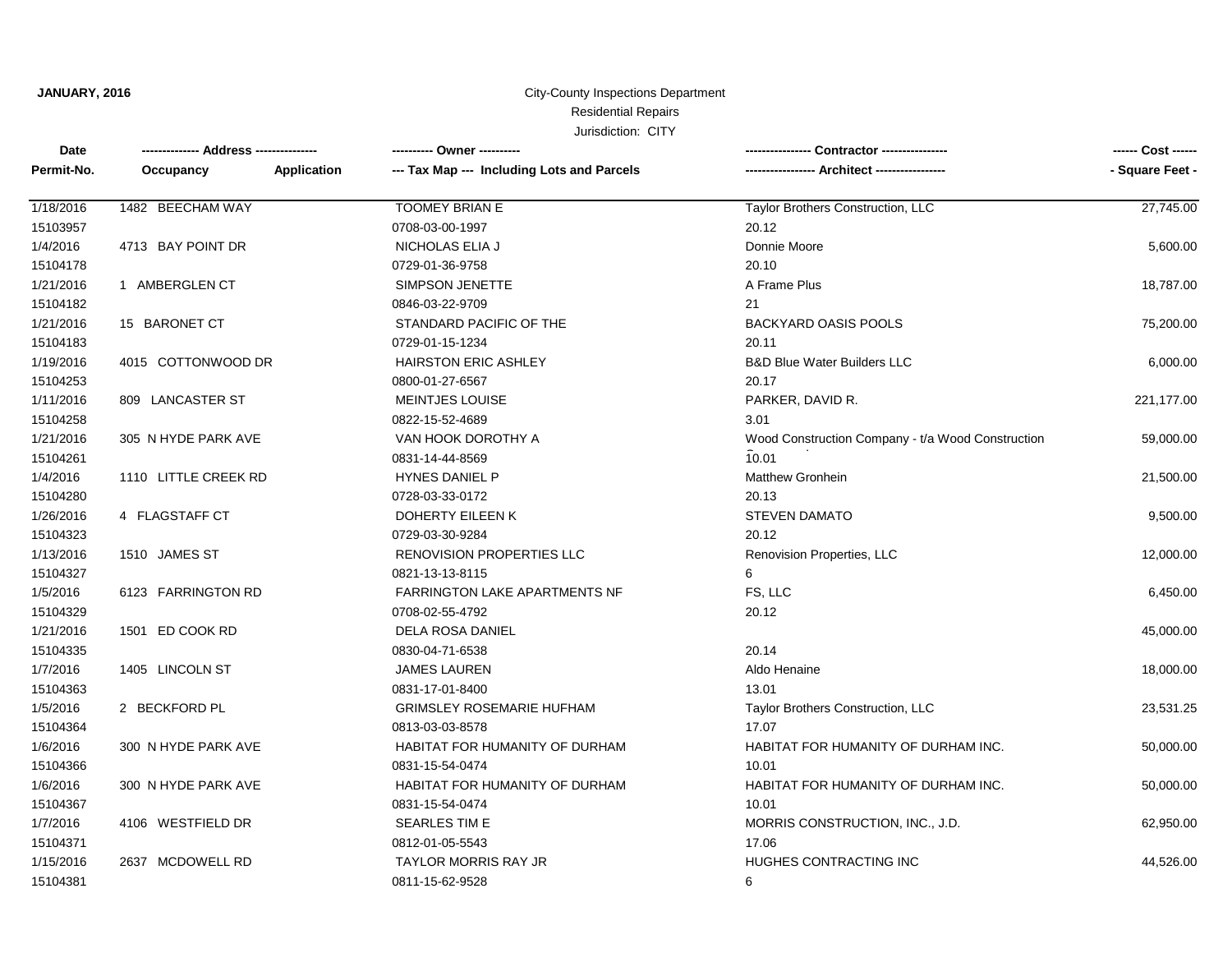# City-County Inspections Department Residential Repairs

| Date       |                        |                    | ---------- Owner ----------                |                                     | ------ Cost ------ |
|------------|------------------------|--------------------|--------------------------------------------|-------------------------------------|--------------------|
| Permit-No. | Occupancy              | <b>Application</b> | --- Tax Map --- Including Lots and Parcels |                                     | - Square Feet -    |
| 1/19/2016  | 300 N QUEEN ST         |                    | <b>GENESIS HOME</b>                        | WILSON, C.T., CONST. CO.            | 415,429.00         |
| 15104429   |                        |                    | 0831-09-17-2115                            | 11                                  |                    |
| 1/7/2016   | 518 LYNN RD            |                    | SERRANO PEDRO SAUL                         | Carlos Melgar                       | 5,500.00           |
| 15104439   |                        |                    | 0841-19-61-8598                            | 18.02                               |                    |
| 1/6/2016   | 1014 LANCASTER ST      |                    | <b>JUSTICE MARY M</b>                      | ED'S CONTRACTING COMPANY            | 80,600.00          |
| 15104449   |                        |                    | 0822-15-54-7165                            | 3.01                                |                    |
| 1/6/2016   | 1509 S ROXBORO ST      |                    | <b>TAYLOR WANDA G</b>                      | MATTOCKS, STEVE                     | 54,000.00          |
| 15104451   |                        |                    | 0821-20-71-8267                            | 13.03                               |                    |
| 1/7/2016   | 607 DOWD ST            |                    | <b>BRISCOE ENTERPRISES LLC</b>             | <b>CLAY ROBINSON</b>                | 20,000.00          |
| 15104460   |                        |                    | 0831-06-39-0193                            | 9                                   |                    |
| 1/11/2016  | 1512 SASSAFRAS HILL ST |                    | ELLER GARRETT REX                          | Home By Design, LLC                 | 24,000.00          |
| 15104492   |                        |                    | 0835-02-76-1556                            | 16.01                               |                    |
| 1/8/2016   | 121 EBON RD            |                    | <b>WYNN ROBIN DENISE</b>                   | <b>CAROLINA CUSTOM BUILDERS</b>     | 37,554.00          |
| 15104493   |                        |                    | 0729-03-43-6466                            | 20.10                               |                    |
| 1/21/2016  | 3307 DEVON RD          |                    | <b>RUBIN MARC</b>                          | CREATIVE OF GREENSBORO              | 70,500.00          |
| 15104496   |                        |                    | 0810-18-31-9440                            | 20.08                               |                    |
| 1/19/2016  | 312 E TRINITY AVE      |                    | <b>SMITH ALICE</b>                         | MaryKate Construction, LLC          | 195,000.00         |
| 15104497   |                        |                    | 0832-17-20-4818                            | $\overline{2}$                      |                    |
| 1/15/2016  | 406 DUNSTAN AVE        |                    | PARKER PAUL A                              |                                     | 25,600.00          |
| 15104529   |                        |                    | 0821-20-91-2130                            | 13.01                               |                    |
| 1/28/2016  | 128 ROSEDALE CREEK DR  |                    | RELYEA ROSEMARIE B                         | <b>HARLAND WINDOWS &amp; SIDING</b> | 12,600.00          |
| 15104541   |                        |                    | 0769-03-32-7425                            | 19                                  |                    |
| 1/7/2016   | 2801 SHOREHAM ST       |                    | <b>JEGBADAI YVONNE CARLEY</b>              | Durham South Investments LLC        | 48,000.00          |
| 15104548   |                        |                    | 0820-09-27-3321                            | 20.07                               |                    |
| 1/28/2016  | 1109 DONPHIL RD        |                    | DEAD PATRIOTS INVESTMENTS &                |                                     | 27,500.00          |
| 15104552   |                        |                    | 0824-01-28-9111                            | 16.03                               |                    |
| 1/28/2016  | 113 PLANO DR           |                    | SOLANKI JANEL LISA JAYANT                  | ROBCO FENCE AND DECK LLC            | 22,500.00          |
| 15104559   |                        |                    | 0850-03-22-4539                            | 18.05                               |                    |
| 1/7/2016   | 2701 PICKETT RD        |                    | FOREST AT DUKE INC                         | REBATH OF THE TRIANGLE              | 6,300.00           |
| 15104563   |                        |                    | 0810-07-59-3307                            | 20.15                               |                    |
| 1/4/2016   | 2722 CIRCLE DR         |                    | <b>LAMVIK MICHAEL</b>                      | FOX GENERAL CONTRACTING             | 95,717.00          |
| 15104569   |                        |                    | 0811-19-71-2570                            | 6                                   |                    |
| 1/4/2016   | 4203 AMESBURY LN       |                    | LIPSITCH JOEL                              | JONES, GERALD, ALUMINUM             | 20,000.00          |
| 15104577   |                        |                    | 0719-01-05-2117                            | 20.18                               |                    |
| 1/5/2016   | 607 CHALCEDONY CT      |                    | POWELL NELSON                              | <b>Ismael Ballesteros</b>           | 3,500.00           |
| 15104583   |                        |                    | 0851-01-37-2030                            | 18.04                               |                    |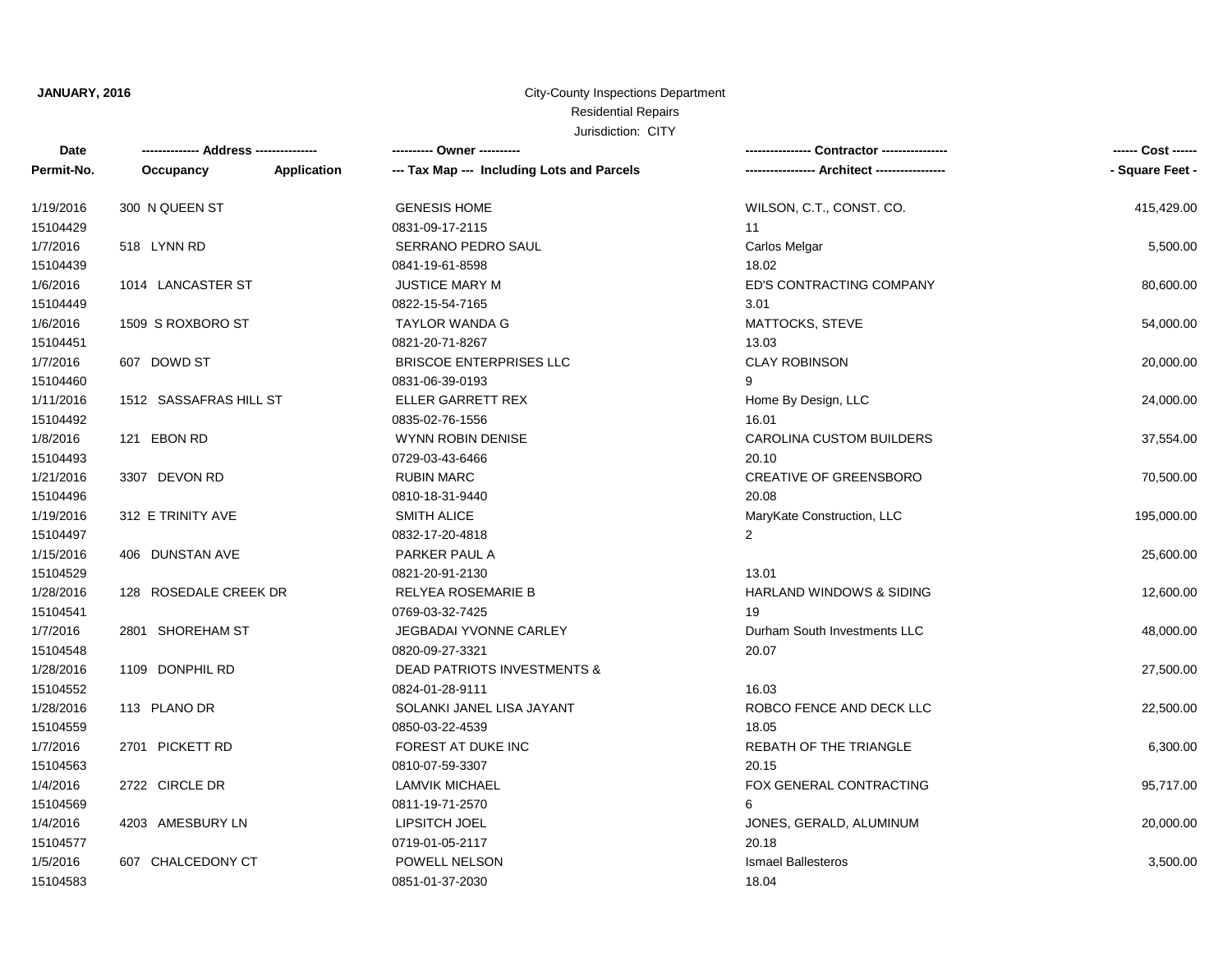## City-County Inspections Department Residential Repairs

| Date       |                        |             | ---------- Owner ----------                |                                          | ------ Cost ------ |
|------------|------------------------|-------------|--------------------------------------------|------------------------------------------|--------------------|
| Permit-No. | Occupancy              | Application | --- Tax Map --- Including Lots and Parcels |                                          | - Square Feet -    |
| 1/5/2016   | 2015 WILSHIRE DR       |             | DAVIS WILLIAM R                            | CUSTOM QUALITY CARPENTRY LLC.            | 125,000.00         |
| 15104602   |                        |             | 0820-07-59-1992                            | $7^{\circ}$                              |                    |
| 1/28/2016  | 606 DOWD ST            |             | <b>VCIG HOLDINGS LLC</b>                   | <b>DANIEL RIOS</b>                       | 104,050.00         |
| 15104603   |                        |             | 0831-06-38-0948                            | 9                                        |                    |
| 1/11/2016  | 1310 ARNETTE AVE       |             | JONES C V                                  | POWER LIFT FOUNDATION REPAIR - T/A BOLIN | 11,600.00          |
| 15104609   |                        |             | 0821-15-53-1978                            | $\mathbf{7}$                             |                    |
| 1/5/2016   | 3903 KING CHARLES RD   |             | <b>GRIFFIN NED W</b>                       | FS, LLC                                  | 2,880.00           |
| 15104622   |                        |             | 0719-03-21-2929                            | 20.08                                    |                    |
| 1/7/2016   | 3119 WILD MEADOW DR    |             | <b>SMITHWICK DAVID B</b>                   | CRABTREE, D. DAVID, BLDR                 | 29,000.00          |
| 15104626   |                        |             | 0813-16-82-0928                            | 17.07                                    |                    |
| 1/8/2016   | 2554 BITTERSWEET DR    |             | 2554 BITTERSWEET DRIVE LLC                 | BUILDSENSE, INC.                         | 286,400.00         |
| 15104632   |                        |             | 0813-02-67-7391                            | 17.07                                    |                    |
| 1/8/2016   | 2713 DUKE HOMESTEAD RD |             | BREWER DEBORAH OMARY                       | Blackard, Joseph T.                      | 1,985.00           |
| 15104640   |                        |             | 0823-17-11-7234                            | 17.05                                    |                    |
| 1/8/2016   | 906 BURCH AVE          |             | <b>MOHAMMEDNUR BESHIRE</b>                 | SIMPLIFIED CONSTRUCTION LLC              | 108,000.00         |
| 15104642   |                        |             | 0821-06-48-2289                            | 5                                        |                    |
| 1/19/2016  | 8 SINCLAIR CIR         |             | MHOON JUSTIN T                             | Reardon Renovations INC.                 | 28,756.00          |
| 15104646   |                        |             | 0801-04-54-1345                            | 20.17                                    |                    |
| 1/14/2016  | 201 FOSTER ST          |             | DURHAM MARRIOTT HOTEL                      | SALISBURY & MOORE CONST., LLC.           | 1,704,930.18       |
| 1513286    |                        |             | 0821-08-88-8060.L01                        | 8.01                                     |                    |
| 1/5/2016   | 1114 GURLEY ST         |             | <b>WARING TYLER</b>                        | Tyrrell, Michael Joseph                  | 90,000.00          |
| 1513604    |                        |             | 0831-05-29-0720                            |                                          |                    |
| 1/25/2016  | 610 MARTHA ST          |             | SMITH CHARLES E                            | Johnson, Douglas Todd                    | 46,764.00          |
| 1513709    |                        |             | 0830-05-08-3061                            | 13.03                                    |                    |
| 1/12/2016  | 1162 BELFAIR WAY       |             | SCHOFIELD KELLY ALLAN                      |                                          | 2,750.00           |
| 16100007   |                        |             | 0708-03-02-9780                            | 20.12                                    |                    |
| 1/7/2016   | 108 WOODTRELLIS CT     |             | KURODA MELODY M                            | Structurally Speaking, LLC               | 16,000.00          |
| 16100008   |                        |             | 0860-01-18-0342                            | 18.05                                    |                    |
| 1/20/2016  | 211 N DRIVER ST        |             | MOORE ANTHONY P                            | PATTERSON CUSTOM BUILDERS LLC            | 75,000.00          |
| 16100010   |                        |             | 0831-15-54-9431                            | 10.01                                    |                    |
| 1/14/2016  | 106 N DRIVER ST        |             | THOMPSON-BULLOCK MARK MCCOY                | <b>NC Shed Builder</b>                   | 4,100.00           |
| 16100013   |                        |             | 0831-15-63-1990                            | 10.01                                    |                    |
| 1/25/2016  | 4 AUTUMN WOODS DR      |             | <b>CLARK NATHAN</b>                        | JT Carpentry - dba Jesse Thomas          | 15,000.00          |
| 16100025   |                        |             | 0719-04-61-4311                            | 20.11                                    |                    |
| 1/25/2016  | 4900 CENTERWAY DR      |             | <b>BAUSCH MARTHA</b>                       | THD AT-HOME SERVICES, INC.               | 15,000.00          |
| 16100027   |                        |             | 0801-03-33-2608                            | 20.17                                    |                    |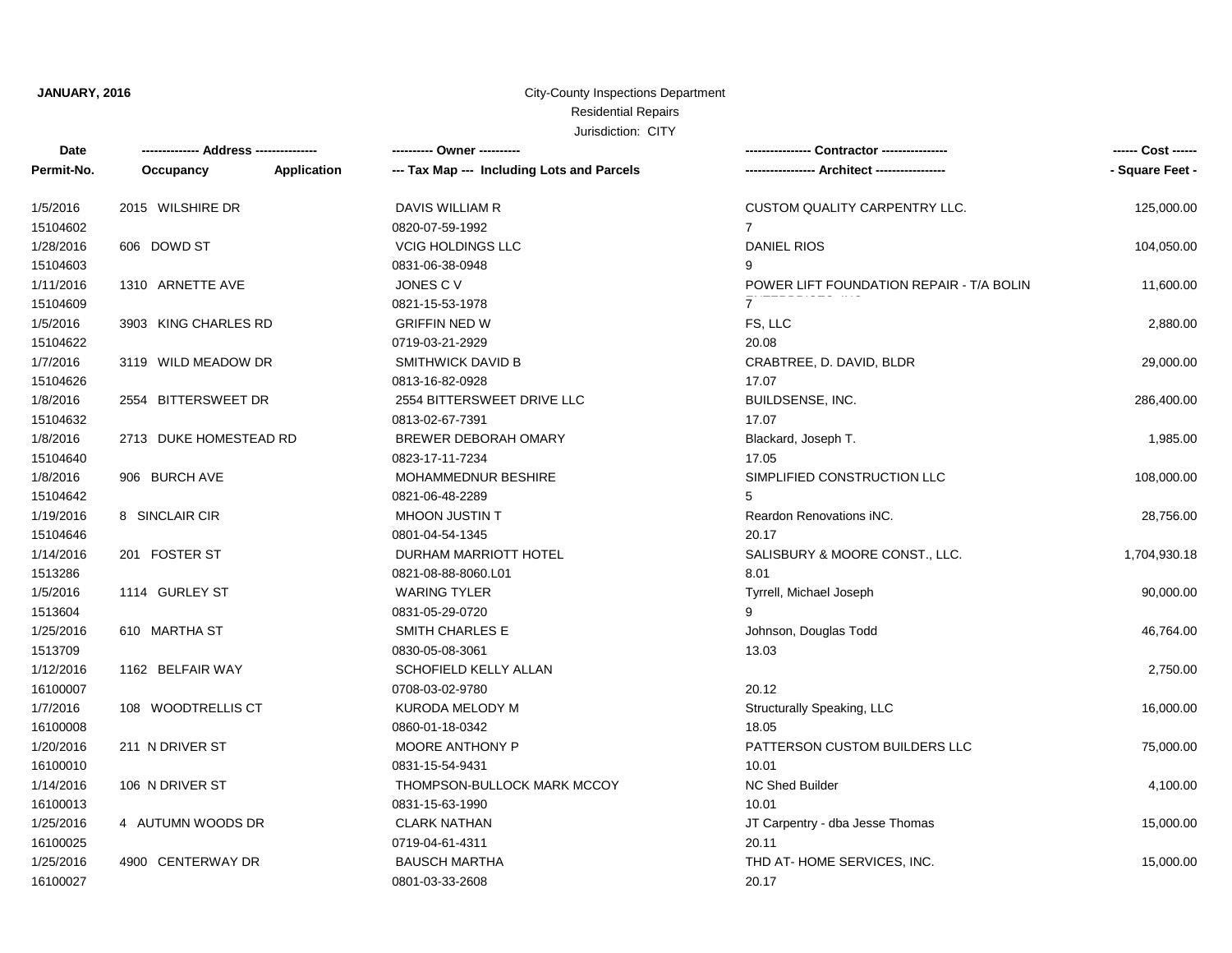### City-County Inspections Department Residential Repairs

| Date       |                            |             | ---------- Owner ----------                |                                           | ------ Cost ------ |
|------------|----------------------------|-------------|--------------------------------------------|-------------------------------------------|--------------------|
| Permit-No. | Occupancy                  | Application | --- Tax Map --- Including Lots and Parcels |                                           | - Square Feet -    |
| 1/26/2016  | 228 MONTICELLO AVE         |             | <b>GIBOWSKI LAURA D</b>                    | PARKER, DAVID R.                          | 114,029.55         |
| 16100032   |                            |             | 0820-09-27-4017                            | 20.07                                     |                    |
| 1/19/2016  | 718 DULUTH ST              |             | ROBERTS HENRY ARNOLD JR                    | <b>CUSTOM QUALITY CARPENTRY LLC.</b>      | 53,200.00          |
| 16100035   |                            |             | 0803-04-93-7856                            | 17.07                                     |                    |
| 1/13/2016  | 2118 SPRUNT AVE            |             | PAINTER WILLIAM E JR                       | Olmstead Homesteads, Inc.                 | 14,000.00          |
| 16100036   |                            |             | 0822-09-16-7808                            | 4.01                                      |                    |
| 1/19/2016  | 2800 ENFIELD DR            |             | DELCID-MACHUCA GERMAN                      | Home Improvements Orellana, Inc.          | 22,250.00          |
| 16100037   |                            |             | 0739-02-58-8057                            | 20.14                                     |                    |
| 1/6/2016   | 215 CHERYL AVE             |             | <b>LEWIS VERONCIA</b>                      | SEARS HOME IMPROVEMENT PRODUCTS, INC.     | 15,880.00          |
| 16100039   |                            |             | 0825-04-70-6180                            | 16.01                                     |                    |
| 1/15/2016  | 1403 AUBURNDALE DR         |             | <b>AUCHTER THOMAS M</b>                    | <b>GARUDA CUSTOM DECKS</b>                | 4,200.00           |
| 16100047   |                            |             | 0728-04-52-3921                            | 20.13                                     |                    |
| 1/12/2016  | 1212 SUMMERVILLE LN        |             | <b>GOODMAN LEONARD A</b>                   | WOODS, CHARLES, BUILDER                   | 25,800.00          |
| 16100053   |                            |             | 0836-02-95-7354                            | 21                                        |                    |
| 1/28/2016  | 2108 SUNSET AVE            |             | <b>BECKETT DAVID A</b>                     |                                           | 6,000.00           |
| 16100055   |                            |             | 0822-09-17-9361                            | 4.01                                      |                    |
| 1/12/2016  | 116 S DRIVER ST            |             | <b>RENOVISION PROPERTIES LLC</b>           | Renovision Properties, LLC                | 12,000.00          |
| 16100058   |                            |             | 0831-15-63-0357                            | 10.01                                     |                    |
| 1/15/2016  | 4405 HOLT SCHOOL RD        |             | SORRELL QUINTON L                          | MCKINNEY HOME RENOVATION AND REPAIR, INC. | 19,148.00          |
| 16100059   |                            |             | 0824-20-71-7270                            | 17.10                                     |                    |
| 1/18/2016  | 3517 MANFORD DR            |             | HUTCHINS WILLIAM PAUL EST                  | WASPCO, CORP.                             | 139,500.00         |
| 16100063   |                            |             | 0810-20-90-7709                            | 20.07                                     |                    |
| 1/15/2016  | 2700 RAMBLEGATE LN         |             | WATSON LEWIS J III                         | SEARS HOME IMPROVEMENT PRODUCTS, INC.     | 9,739.00           |
| 16100080   |                            |             | 0823-09-05-3164                            | 17.05                                     |                    |
| 1/28/2016  | 2215 W CLUB BLVD           |             | COWARD MARJORIE O                          | Rufty & McLamb Building Company, LLC      | 282,529.00         |
| 16100081   |                            |             | 0822-09-15-0166                            | 4.01                                      |                    |
| 1/20/2016  | 2217 TAMPA AVE             |             | <b>HARROD BRUCE N</b>                      | RIGGS-HARROD BUILDERS                     | 10,000.00          |
| 16100084   |                            |             | 0812-08-98-6353                            | 4.01                                      |                    |
| 1/13/2016  | 209 SELKIRK PL             |             | <b>BLACKBURN CYNTHIA C</b>                 | FOUNDATION XPERTS, LLC                    | 4,000.00           |
| 16100091   |                            |             | 0820-13-14-7702                            | 20.07                                     |                    |
| 1/21/2016  | 3945 ST MARKS RD           |             | ROSE DONALD J                              | <b>GRAU BUILDING COMPANY</b>              | 130,185.00         |
| 16100092   |                            |             | 0719-01-18-6199                            | 20.08                                     |                    |
| 1/21/2016  | 1300 GEORGIA AVE           |             | PHYILLAIER WAYNE                           | Taylor Brothers Construction, LLC         | 20,392.50          |
| 16100107   |                            |             | 0812-12-95-6760                            | 4.01                                      |                    |
| 1/19/2016  | 1211 CARPENTER FLETCHER RD |             | <b>PRICE GERALD</b>                        | FOUNDATION XPERTS, LLC                    | 6,350.00           |
| 16100118   |                            |             | 0728-02-98-6362                            | 20.10                                     |                    |